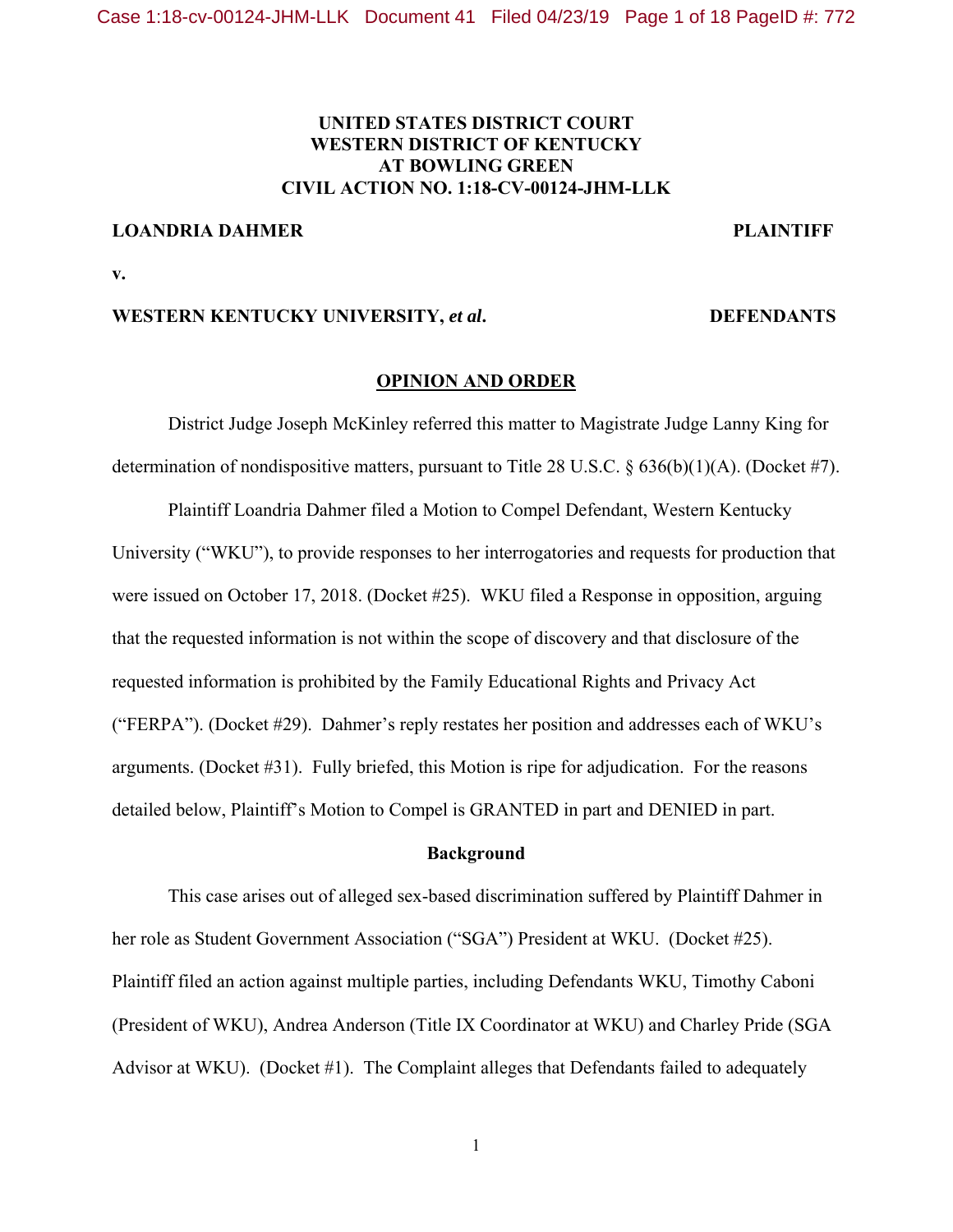respond to sex-based discrimination suffered by Plaintiff at the hands of students and staff of WKU. Id. Plaintiff more specifically alleges that Defendant Pride failed to respond to her repeated complaints of sex-based discrimination, and that Defendants WKU, Caboni, and Anderson failed to properly intervene. Id.

 On October 17, 2018, Plaintiff served her First Set of Interrogatories and Requests for Production upon Defendant WKU. (Docket #25-1). On December 7, 2018, Plaintiff served an Amended 30.02 Corporate Representative Disclosure Notice upon Defendant WKU, which requested various documents be produced by the corporate representative in the deposition. (Docket #34-3). Defendant WKU objected to producing various items of discovery requested by Plaintiff, asserting broadly that FERPA excluded many items classified as "education records" from disclosure, and that the employment records of Brian Lee and Karl Laves were not within the scope of discovery. (Docket #29-2). Plaintiff filed her Motion to Compel (Docket #25), to which Defendant responded (Docket #29) and Plaintiff replied. (Docket #31).

#### **Analysis**

### *Legal Standard for Discovery*

 Under Rule 26(b)(1) of the Federal Rules of Civil Procedure, "[p]arties may obtain discovery regarding any nonprivileged matter that is relevant to any party's claim or defense . . ." FED. R. CIV. P. 26(b)(1). Relevance is to be "construed broadly to encompass any matter that bears on, or that reasonably could lead to other matter that could bear on" any party's claim or defense. Albritton v. CVS Caremark Corp., No. 5:13-CV-00218-GNS-LLK, 2016 WL 3580790, at \*3 (W.D. Ky. June 28, 2016) (citing Oppenheimer Fund, Inc. v. Sanders, 437 U.S. 340, 351 (1978) (citation omitted)). However, the scope of discovery is not unlimited. "On motion or on its own, the court must limit the frequency or extent of discovery . . . if it determines that . . . the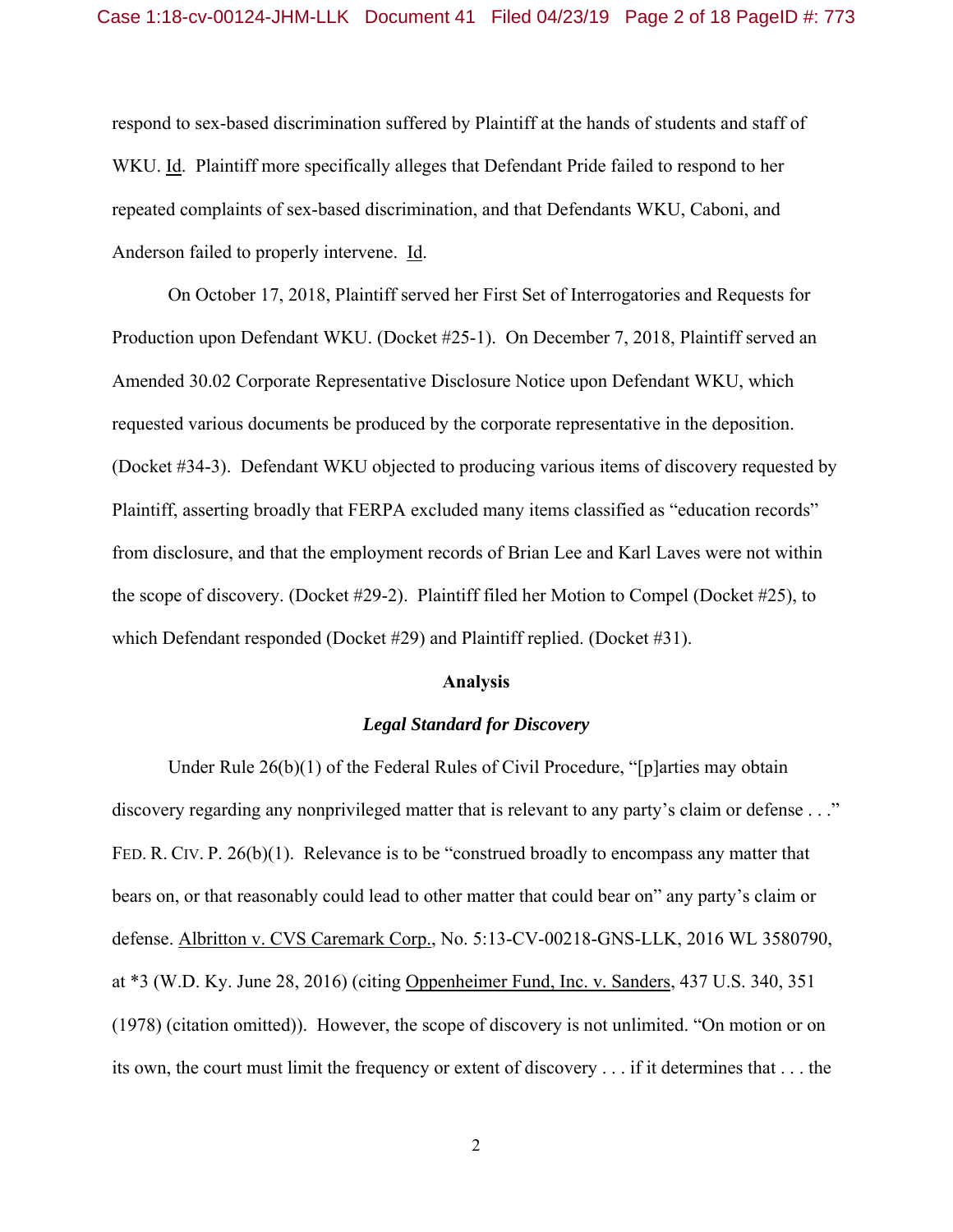burden or expense of the proposed discovery outweighs its likely benefit, considering the needs of the case, the amount in controversy, the parties' resources, the importance of the issues at stake in the action, and the importance of the discovery in resolving the issues." Id. (quoting FED. R. CIV. P.  $26(b)(2)(C)(iii)$ . The determination of "the scope of discovery is within the sound discretion of the trial court." Cooper v. Bower, No. 5:15-CV-249-TBR, 2018 WL 663002 at \*1 (W.D. Ky. Jan. 29, 2018), *reconsideration denied*, 2018 WL 1456940 (W.D. Ky. Mar. 22, 2018) (quoting Chrysler Corp. v. Fedders Corp., 643 F.2d 1229, 1240 (6th Cir. 1981)).

### **I. Objections to Interrogatories and Requests for Production Based on FERPA**

Defendant WKU objects to Interrogatories 2, 9, and 19, as well as Requests for Production 12, 13, 19, 27, 29, and 30, primarily based on FERPA. (Docket #29 at 4). The Court will address each objection in turn.

### a. Interrogatory 9: Communications between WKU Employees and Plaintiff Dahmer.

Plaintiff seeks to compel Defendant to produce "as of September 1st, 2017 to the present date, any and all communications that occurred between WKU administrators, faculty, staff, and Plaintiff and any of the allegations raised in her Complaint." (Docket #25-2 at 8). Defendant WKU has agreed to produce the documents responsive to this Interrogatory upon entry of a protective order. (Docket #29 at 7). An Agreed Protective Order was entered in this case on January 18, 2019. (Docket #30). This Agreed Protective Order covers a multitude of subjects, including statements obtained from Plaintiff Dahmer during her Title IX investigation, information and communications relating to and utilized by WKU's Title IX Committee, documents, materials, and communications contained in the WKU Office of Student conduct relating to complaints or allegations by Plaintiff Dahmer and her parents, as well as any communications regarding these complaints between Plaintiff Dahmer and the office, and emails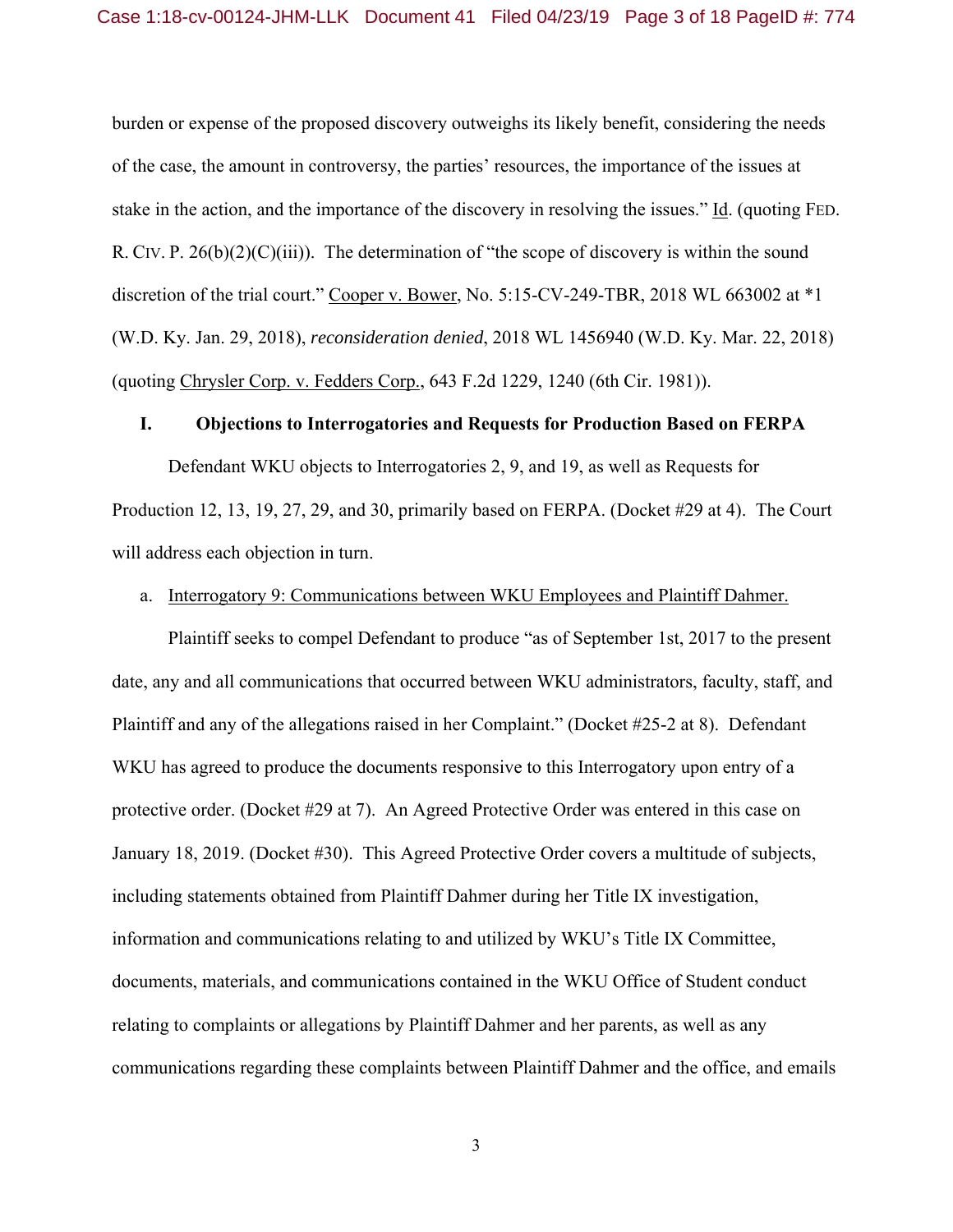between Plaintiff Dahmer and her parents and Defendants Caboni, Anderson, and Pride, as well as other WKU officials. (Id.).

Good cause exists for the disclosure of this information under the Agreed Protective Order. As discussed in more detail below, student complaints about university employees are not protected from disclosure by  $FERPA$ .<sup>1</sup> However, the disclosure of these communications could breach the privacy of other WKU students who have made Title IX complaints, been the subject of investigation during Plaintiff's Title IX investigation, or could generally contain information about other WKU students. Given these issues, good cause exists for entry and disclosure under a protective order under Federal Rule of Civil Procedure 26(c)(1)(G). The Court finds that this information should be disclosed under the Agreed Protective Order.

## b. Interrogatories 2 and 19: Statements Obtained During WKU Title IX Investigation and Other Student's Complaints of Harassment/Gender Based Discrimination.

Plaintiff seeks to compel Defendant to produce all other student complaints of sexual or gender-based discrimination in SGA and any documentation relating to those complaints, as well as any statements obtained by WKU during its Title IX investigations. (Docket #25 at 7, 10). Defendant objected, stating that any Title IX records, which would encompass any records fitting this description kept by Defendant WKU, are "education records" under FERPA, and are thereby shielded from disclosure. In response Plaintiff argues that these records are not those types of records protected by FERPA in this Circuit and that these records are relevant to prove an atmosphere of discrimination, as necessary for her Title IX claim. In the alternative, Plaintiff alleges that Defendant can now produce this information subject to the protective order entered on January 18, 2019. (Docket #30).

<sup>1</sup> *See* Klein Ind. School Dist. v. Mattox, 830 F.2d 536, 579 (5th Cir. 1987); Briggs v. Board of Trustees Columbus State Community College, No. 2:08-CV-644, 2009 WL 2047899 (S.D. Ohio July 8, 2009) (discussed in § (I)(e) *infra*).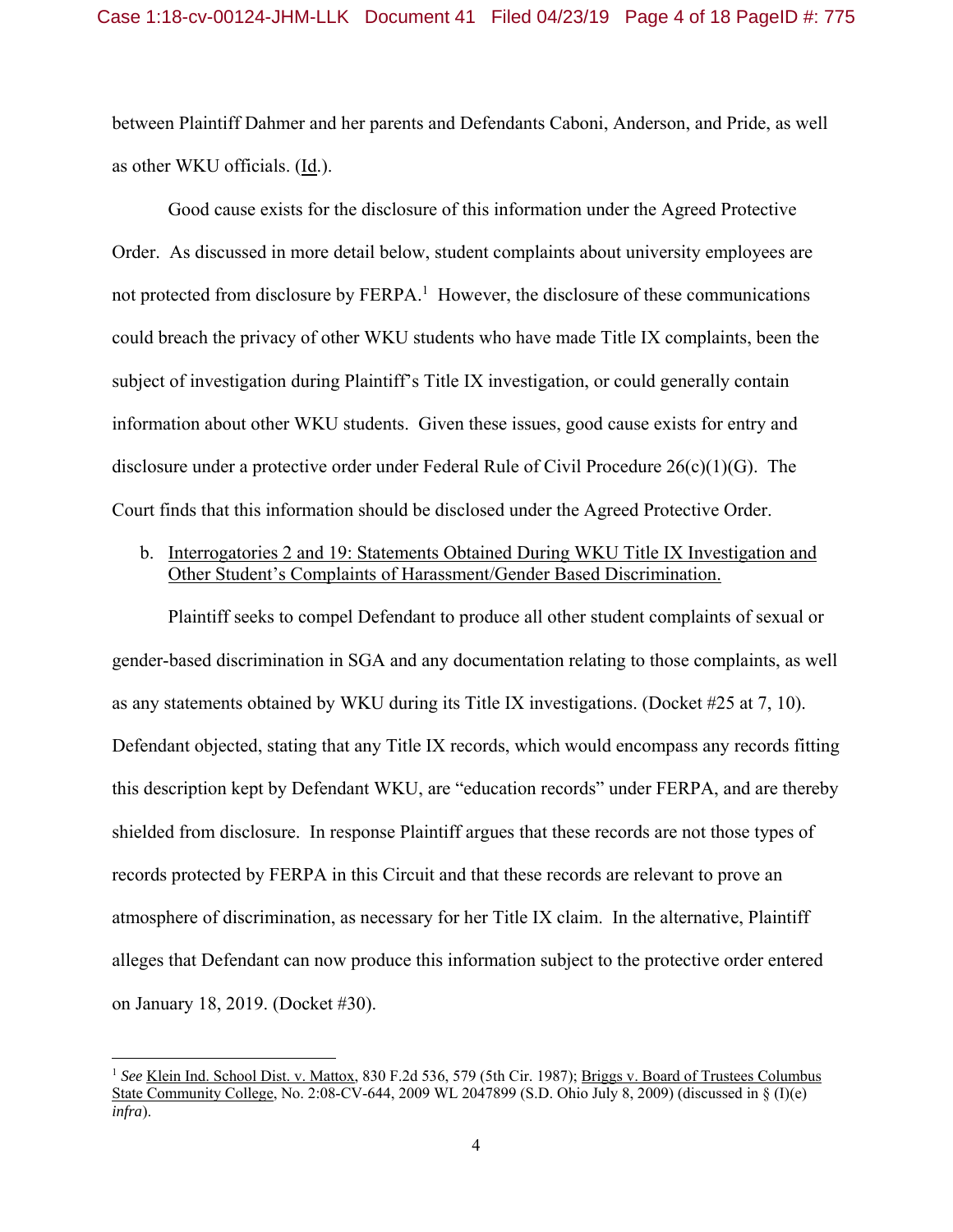Records of other complaints of sex-based or gender-based discrimination in the WKU SGA are relevant to Plaintiff's Title IX claim. To hold Defendant WKU liable under Title IX, Plaintiff must show Defendant was "deliberately indifferent to sexual harassment, of which they [had] actual knowledge, that is so severe, pervasive, and objectively offensive that it can be said to [have] deprive[d] the victim access to the educational opportunities or benefits provided by the school." Davis v. Monroe Co. Bd. of Educ., 526 U.S. 629, 650 (1999). The Sixth Circuit has further explained that a Plaintiff seeking to prove discrimination based on sex must show that her "educational experience was 'permeated with discriminatory intimidation, ridicule, and insult that is *sufficiently severe or pervasive* [so as] to alter the conditions of the victim's' educational environment." Doe v. Miami University, 882 F.3d 579, 590 (6th Cir. 2018); (*quoting* Harris v. Forklift Sys., Inc., 510 U.S. 17, 21 (1993) (internal citations omitted)). To prove her case, Plaintiff must prove that a pervasive environment of sex-based discrimination existed in the WKU SGA that altered the conditions of her educational environment. These records are relevant to her claims.

FERPA defines "education records" as documents which (i) contain information related directly to a student; and (ii) are maintained by an educational agency or institution or by a person acting for such agency or institution." 20 U.S.C. § 1232g(4)(A)(i-ii). Other district courts have held that "student witness statements are not governed by FERPA." Ellis v. Cleveland Mun. Sch. Dist., 309 F.Supp. 2d 1019, 1022 (N.D. Ohio 2004). Additionally, courts have held that:

[I]ncident reports relating to non-educational matters "are not educational records because, although they may contain names and other personally identifiable information, such records relate in no way whatsoever to the type of records which FERPA expressly protects; i.e., records relating to individual student academic performance, financial aid or scholastic probation which are kept in individual student files."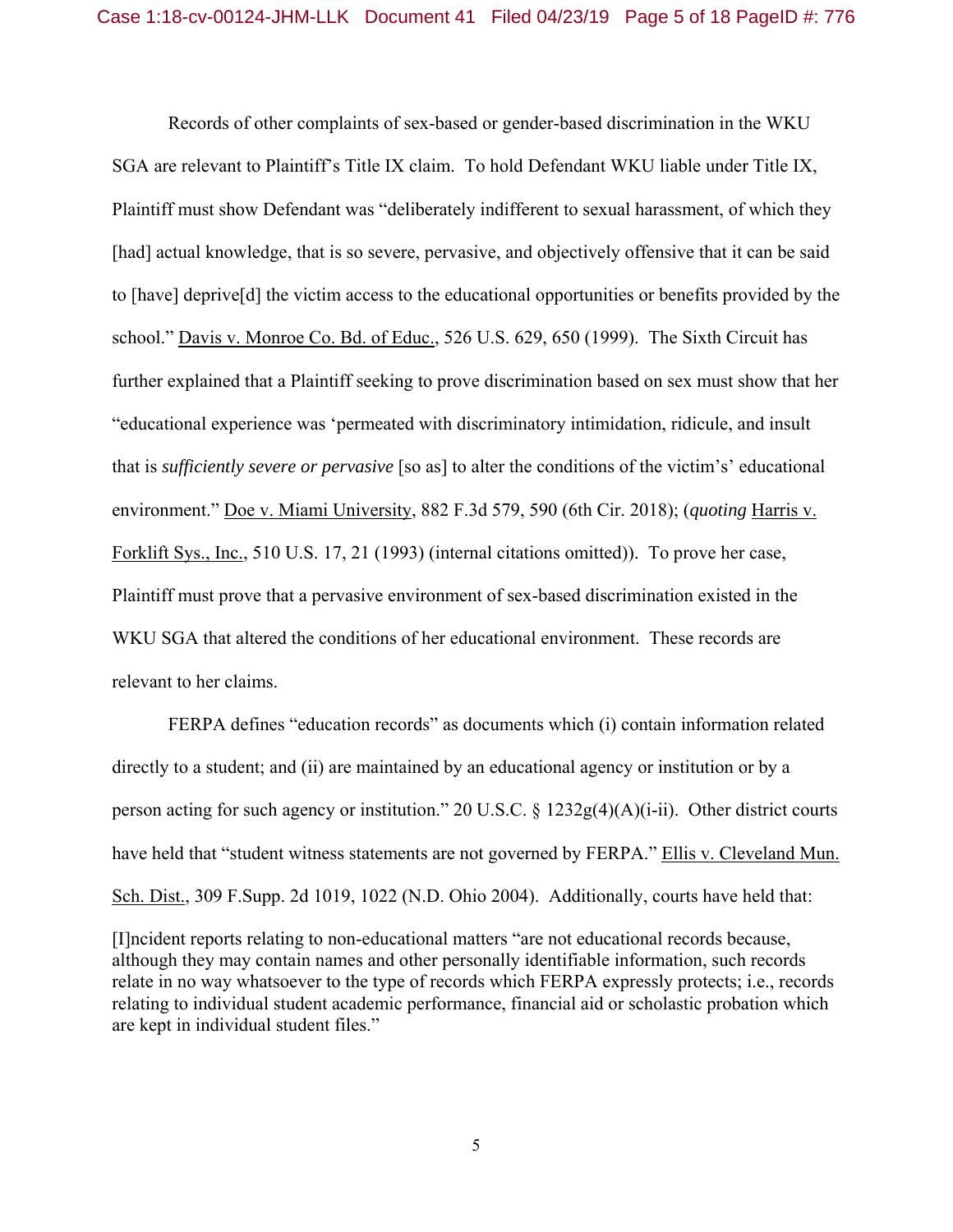Cummerlander v. Patriot Preparatory Academy, No. 2:13-CV-0329, 2013 WL 12178140 at \*1 (S.D. Ohio Sept. 13, 2013) *quoting* Bauer v. Kincaid, 759 F.Supp. 575, 591 (W.D. Mo. 1991). Further, the Southern District of Ohio has found that the limitations on disclosure imposed by FERPA do not apply to production of documentation relating to student complaints of sexual harassment against a particular employee. Briggs v. Board of Trustees of Columbus State Community College, No. 2:08-CV-644, 2009 WL 2047899 at \*5 (S.D. Ohio July 8, 2009); *see also* Klein Ind. Sch. Dist. v. Mattox, 830 F.2d 536, 579 (5th Cir. 1987) ("Excluded from FERPA's protections are records relating to an individual who is employed by an educational agency or institution.").

 The records Plaintiff requests are not "educational records" of the type FERPA seeks to protect from disclosure. These records contain no information relating to student academic performance, financial aid, or scholastic probation. These are records of fact and discipline against individuals associated with the institution. It is difficult to believe that the lawmakers who passed FERPA into law sought to prevent disclosure information that could be used to prove claims of gender-based discrimination, nor did they likely believe that their votes would lump these sorts of disciplinary records in the same protective scheme with academic records. In fact, the record indicates that "FERPA's legislative history indicates that it is principally a right to privacy of educational records act." Klein, 830 F.2d at 580, (*quoting* Smith v. Duquesne Univ., 612 F.Supp. 72, 80 (W.D. Pa. 1985) (*applying* Cort v. Ash, *aff'd*, 787 F.2d 583 (3rd Cir. 1986)); *see* 120 Cong. Rec. S39858 (daily ed. Dec. 13, 1974) (joint remarks of Sen. Buckley and Sen. Pell).

 For these reasons, Plaintiff's Motion to Compel as to Interrogatories 2 and 19 is GRANTED.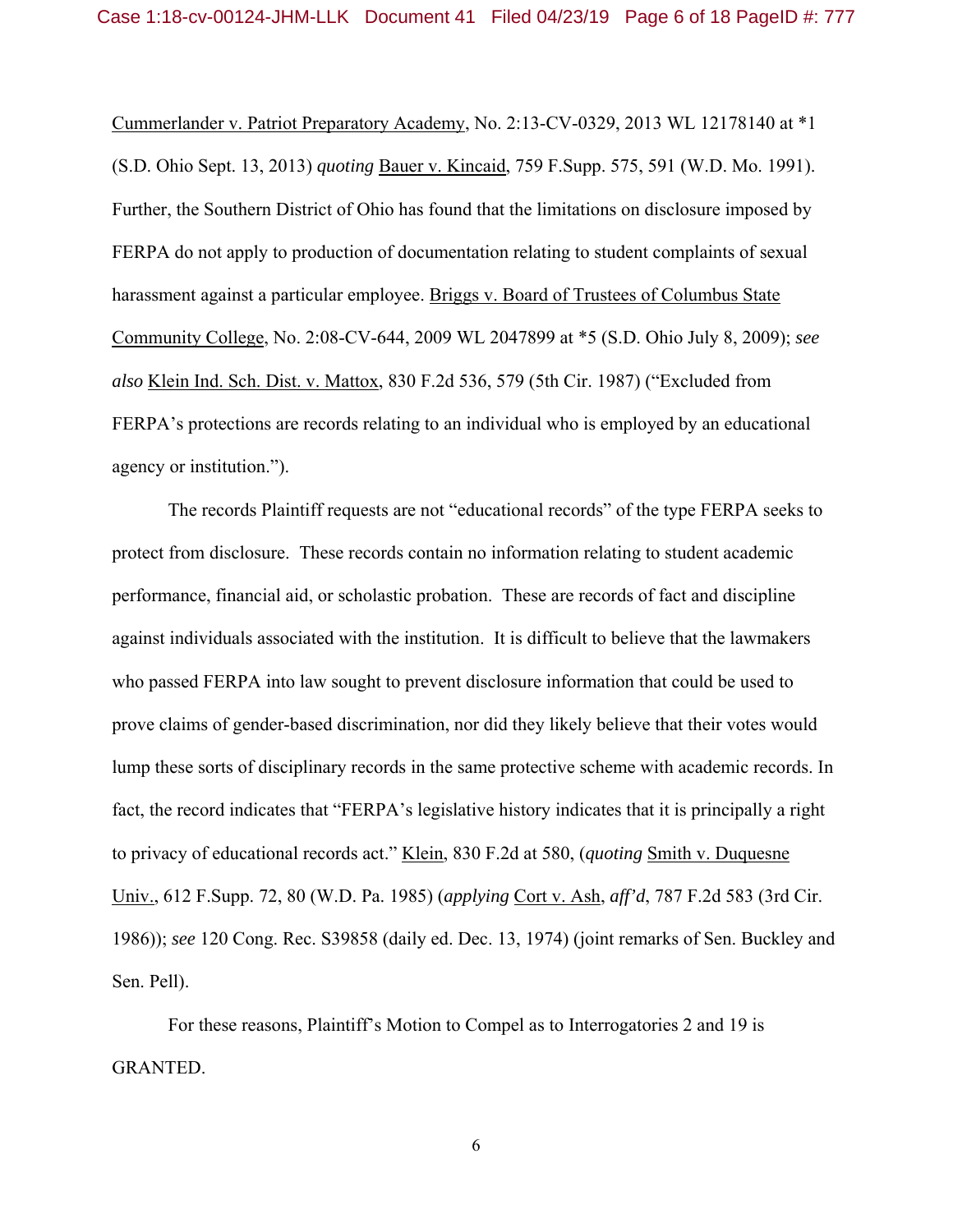## c. Request for Production 12: Any Audio or Video Recordings of Plaintiff Dahmer's Meetings with WKU Officials.

Plaintiff seeks to compel production of "any audio or video recordings of Andi Dahmer at any time she met with any WKU official, including any meetings with Charley Pride and the Title IX Office." (Docket #25-2 at 16). Defendant WKU has agreed to produce the information or items responsive to this Request for Production upon entry of a protective order. (Docket #29 at 10). An Agreed Protective Order has been entered in this case. (Docket #30). This Protective Order contemplates "Audio Recordings of Plaintiff, Andi Dahmer, as part of the Title IX Investigation." (Id. at 3).

Good cause exists for disclosure of these records under the auspices of the Agreed Protective Order. FERPA specifically contemplates the disclosure of student records to a thirdparty entity with jurisdiction over a Complaint brought by the student who is the subject of those records. 20 U.S.C. §  $1232g(b)(2)(B)$ . However, to the extent that these records contain information regarding other students, their information must be protected. Given these issues, good cause exists for entry and disclosure under a protective order under Federal Rule of Civil Procedure  $26(c)(1)(G)$ . The Court finds that this information should be disclosed under the Agreed Protective Order.

# d. Request for Production 13: Audio or Video Recordings of Disciplinary Meetings on Plaintiff's Complaints.

Plaintiff Dahmer seeks to compel production of "any audio or video recordings of any student disciplinary or University Disciplinary Committee<sup>2</sup> meetings relating to any students who were disciplined as a result of any complaints made by Andi Dahmer." (Docket #25 at 12;

<sup>&</sup>lt;sup>2</sup> In her discovery requests, Plaintiff notes WKU Disciplinary Conference Procedures #6, which state, "A record of the session proceedings will be retained by the University." From https://www.wku.edu/handbook/u-d-c-.php, last accessed October 16, 2018.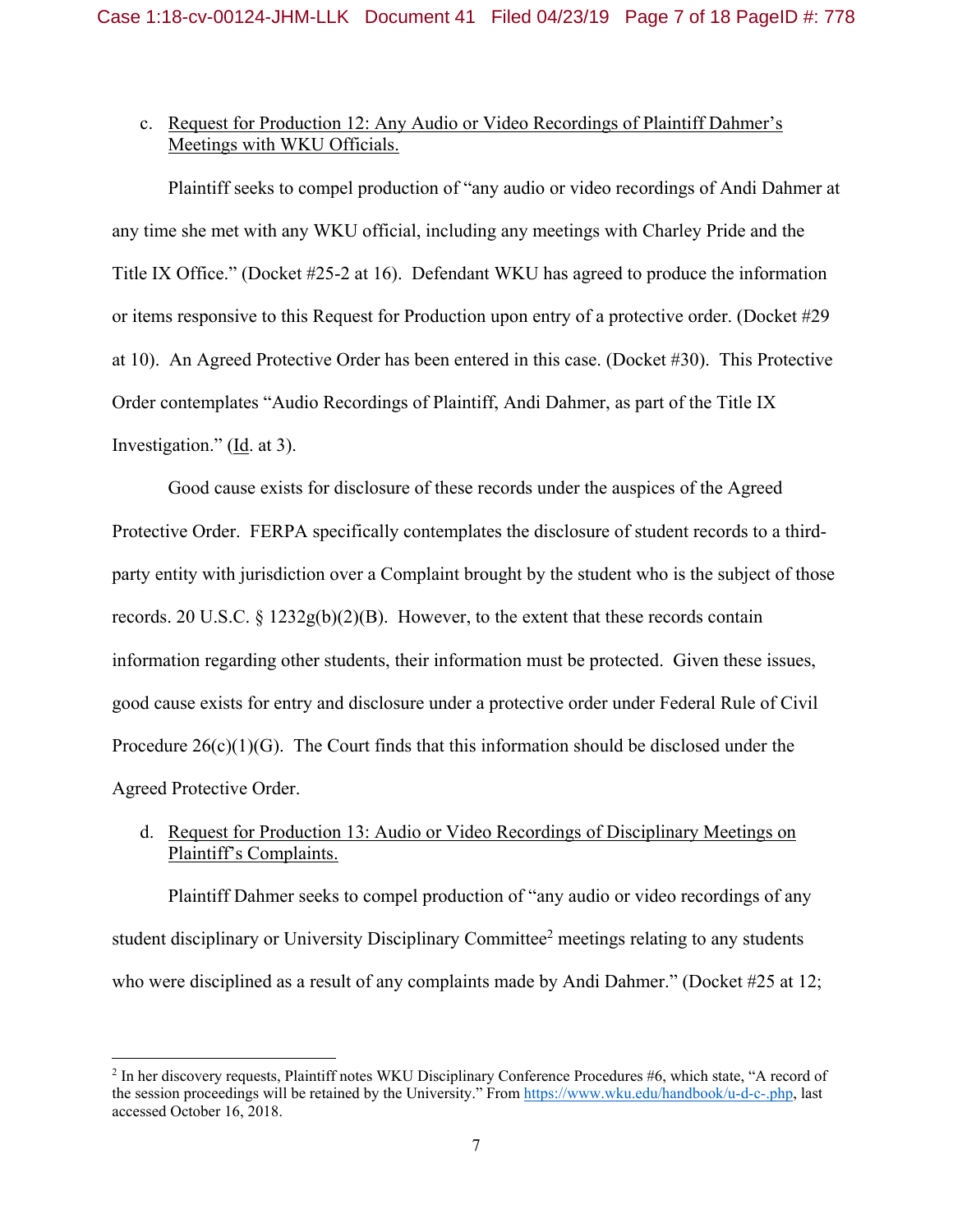Docket #25-2 at 17). Defendant WKU objects to this production, stating that the records contain

student information and are protected from disclosure under FERPA. (Docket #29 at 11). The

reasoning for Defendant's objections is akin to the reasoning for its objections made to

Interrogatories 2 and 19.

FERPA allows the disclosure of the "*final results* of any disciplinary proceeding

conducted by such institution against the alleged perpetrator" of the crimes of violence against

the victim. 20 U.S.C. § 1232g(b)(6) (emphasis added). The Sixth Circuit has discussed this rule,

noting certain express statutory exemptions from privacy protections:

The FERPA sanctions the release of certain student disciplinary records in several discrete situations through exemption. The Act does not prohibit disclosure "to an alleged victim of any crime of violence ...or a nonforcible sex offense, the final results of any disciplinary proceeding conducted by the institution against the alleged perpetrator ...." 20 U.S.C.  $\S$  1232g(b)(6)(A). The public generally may be informed of "the final results of any disciplinary proceeding conducted by [an] institution against a student who is an alleged perpetrator of any crime of violence ... or a nonforcible sex offense, if the institution determines ... that the student committed a violation of the institution's rules or policies with respect to such crime or offense." Id. at  $\S 1232g(b)(6)(B)$ . "[T]he final results of any disciplinary proceeding (i) shall include only the name of the student, the violation committed, and any sanction imposed by the institution on that student; and (ii) may include the name of any other student, such as a victim or witness, only with the written consent of that other student." Id. at  $\S 1232g(b)(6)(C)$ .

Jackson v. Willoughby Eastlake Sch. Dist., No. 1:16CV3100, 2018 WL 1468666 (N.D. Ohio

March 23, 2018) (*quoting* United States v. Miami University¸294 F.3d 797, 812 (6th Cir. 2002)).

In Miami University, the Sixth Circuit held that the first exemption, which is at issue here,

balanced the interests of the alleged perpetrator with those of the alleged victim. The court

concluded that the rights of the alleged victim in knowing the results of those proceedings

outweighed the privacy interests of the alleged perpetrator. Id. at 813. FERPA creates a

balancing test in these situations, with the burden placed upon the party seeking disclosure to

"demonstrate a genuine need for the information that outweighs the privacy interests of the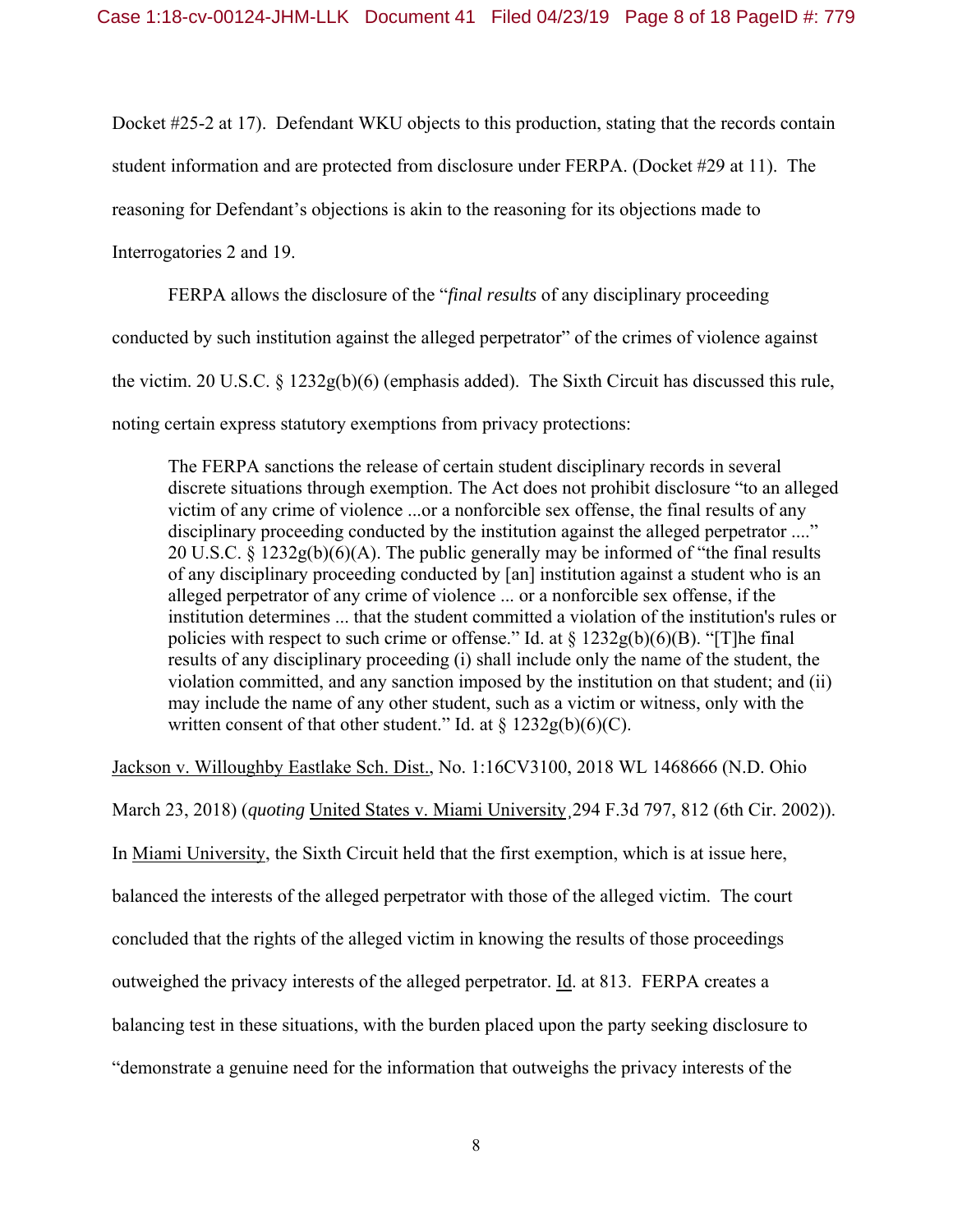students." Jones v. Espanola Mun. Sch. Dist., No. CV13-741-RB-WPL, 2016 WL 10257481 at \*3 (D. N.M. May 13, 2016) (*quoting* Rios v. Read, 73 F.R.D. 589, 599 (E.D. N.Y. 1977).

 FERPA does not create an absolute privilege that prevents the disclosure of the records Plaintiff seeks. Plaintiff is entitled to the production of this information, subject to redaction of personal identifying information of those involved and sealing of the documents. Again, this information is relevant to Plaintiff's claims under Title IX, as she will need to prove deliberate indifference by WKU that deprived her of educational opportunities provided by the school. Davis v. Monroe Co. Bd. of Educ., 526 U.S. 629, 650 (1999). While there is a heavy burden on the Plaintiff to demonstrate a need for this information, there seems to be no other way for her to obtain information regarding Defendant WKU's internal responses to the crimes alleged by Plaintiff. Further, the alleged perpetrator(s) interests in privacy can be addressed through redaction.

 For the reasons discussed above, Plaintiff's Motion to Compel as to Request for Production 13 is GRANTED.

### e. Request for Production 19: Complaints Made Against Defendant Pride.

Plaintiff seeks to compel production of "any complaints made relating to WKU employee Charley Pride and any allegations of sexual harassment, sexually inappropriate comments, or inappropriate behavior on behalf of Mr. Pride, within the last five years." (Docket #25 at 14; Docket #25-2 at 19-20). Defendant objects, arguing that (1) these records are "educational records" under FERPA and (2) production of these records is irrelevant to Plaintiff's Complaint. (Docket #29 at 11).

As discussed above, FERPA defines "education records" as documents which "(i) contain information related directly to a student; and (ii) are maintained by an educational agency or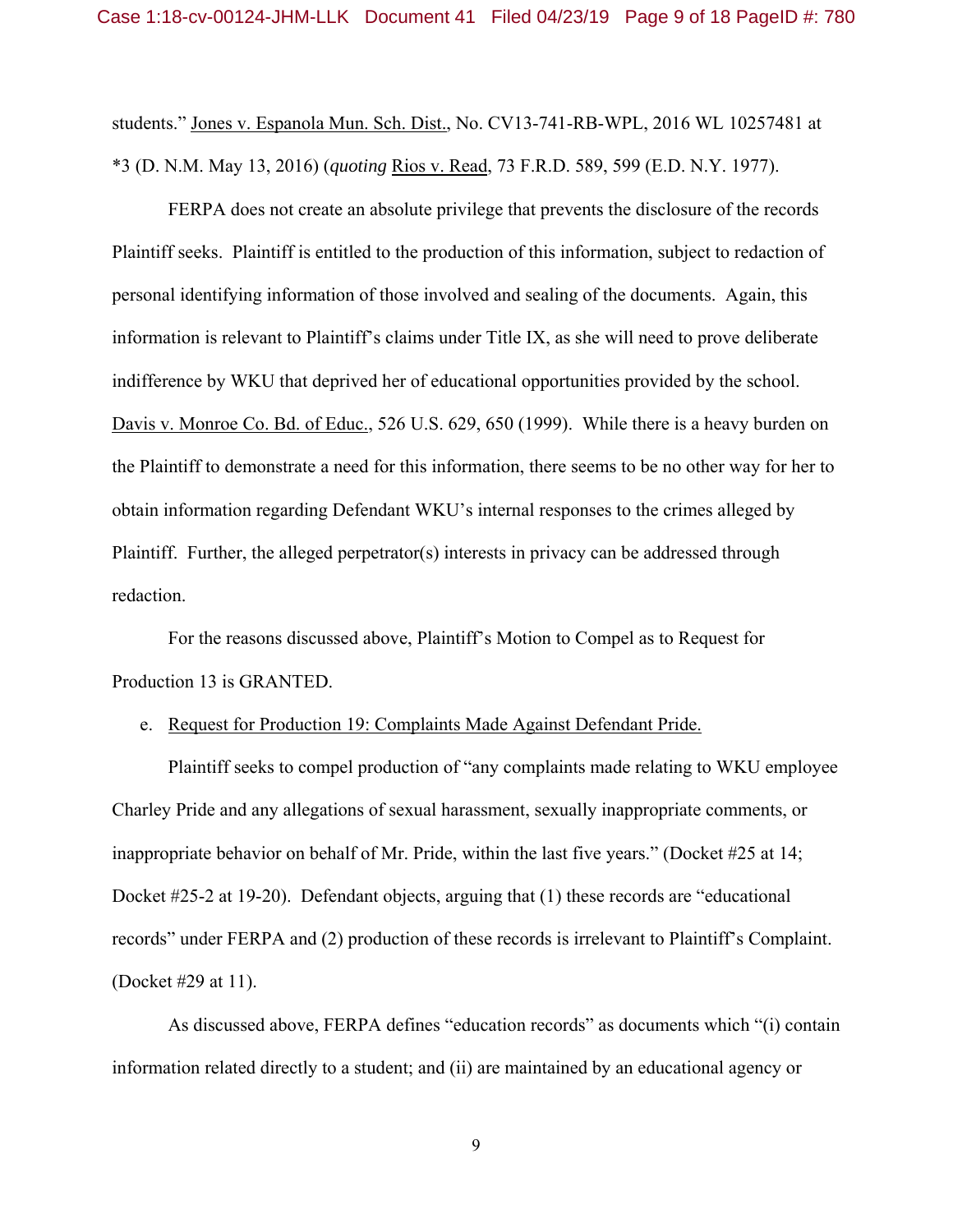institution or by a person acting for such agency or institution." 20 U.S.C. § 1232g(4)(A)(i-ii). Perhaps more pertinently, the statute explicitly excludes "records of instructional, supervisory, and administrative personnel and educational personnel ancillary thereto which are in the sole possession of the maker thereof and which are not accessible or revealed to any other person except a substitute." 20 U.S.C. §1232g(B)(i). Additionally, Courts have held that records of individual employees of educational institutions are not protected from disclosure by FERPA. Klein Ind. School Dist. v. Mattox, 830 F.2d 536, 579 (5th Cir. 1987); Briggs v. Board of Trustees Columbus State Community College, No. 2:08-CV-644, 2009 WL 2047899 (S.D. Ohio July 8, 2009). Statements by student witnesses about misconduct by teachers are only "tangentially related" to students and are not protected by FERPA. Ellis v. Cleveland Mun. Sch. Dist., 309 F. Supp.2d 1019, 1022 (N.D. Ohio 2004).

Records of complaints against Defendant Pride fall within this exclusion from FERPA protections. Complaints against university employees are not education records protected from disclosure by FERPA. *See* Briggs, 2009 WL 2047899 at \*5. Defendant Pride is a university employee, SGA advisor, and a WKU administrator. Student witness statements regarding his conduct are not protected from disclosure under FERPA.

This evidence is also relevant to the claims made by Plaintiff. Plaintiff has brought claims of negligent hiring, training, retention, and supervision in her Amended Complaint against WKU. (Docket #38 at 19). Any claims of sexual harassment against Defendant Pride are relevant to Defendant WKU and Defendant Caboni's supervision of Defendant Pride in his training and conduct in his role as SGA advisor. If prior complaints were brought to the attention of Defendants WKU and Caboni, yet they failed to act in any way or acted inappropriately, this information would be directly relevant to Plaintiff's claims.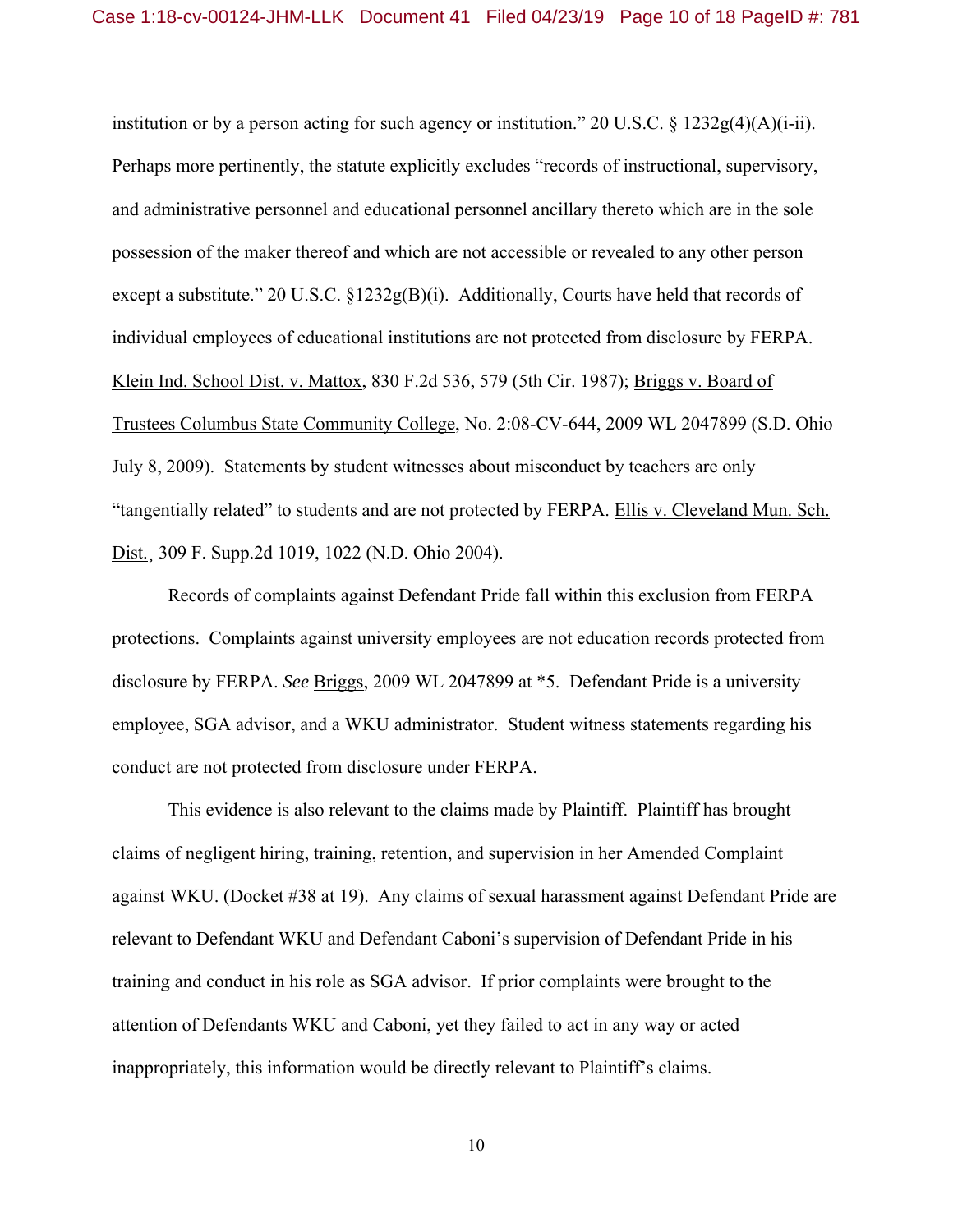For these reasons, Plaintiff's Motion to Compel as to Request for Production 19 is GRANTED.

# f. Request for Production 27: Complaints to Title IX, Equal Employment Opportunity, and/or Office of Student Conduct Regarding Sex or Gender-Based Discrimination in SGA.

Plaintiff seeks to compel disclosure of "any complaints or other communications such as emails from other SGA members to the Title IX office, EEO and/or Office of Student Conduct regarding any issues with other SGA members being discriminatory, violent, or exhibiting gender-based sexual harassment from August 2017 to the present date." (Docket #25 at 15; Docket #25-2 at 22). Defendant objects to production, citing FERPA. (Docket #29 at 11).

This situation is akin to that of Request for Production 19. As discussed above, student witness statements are not protected by FERPA. *See* Ellis, 309 F.Supp. at 1022. FERPA is designed to protect records relating to student academic performance, financial aid, and scholastic probation. *See* Cummerlander, 2013 WL 12178140 at \*1 (*quoting* Bauer, 309 F.Supp.2d at 1022). These records are not within that category.

For these reasons, Plaintiff's Motion to Compel regarding Request for Production 27 is GRANTED.

# g. Request for Production 29: Office of Civil Rights Complaints "OCR" and Settlements Against WKU.

Plaintiff seeks to compel production of "all OCR Complaints against WKU in the last ten years, as well as any documents regarding settlement, resolutions, plan of corrections, etc. with OCR." (Docket #25 at 16; Docket #25-2 at 23). Defendant objects to this production, again on the grounds of relevance and FERPA. (Docket #29 at 12).

 Much of the earlier discussion on FERPA protections applies here. These records do not relate to student academic performance, financial aid, or scholastic probation, as protected by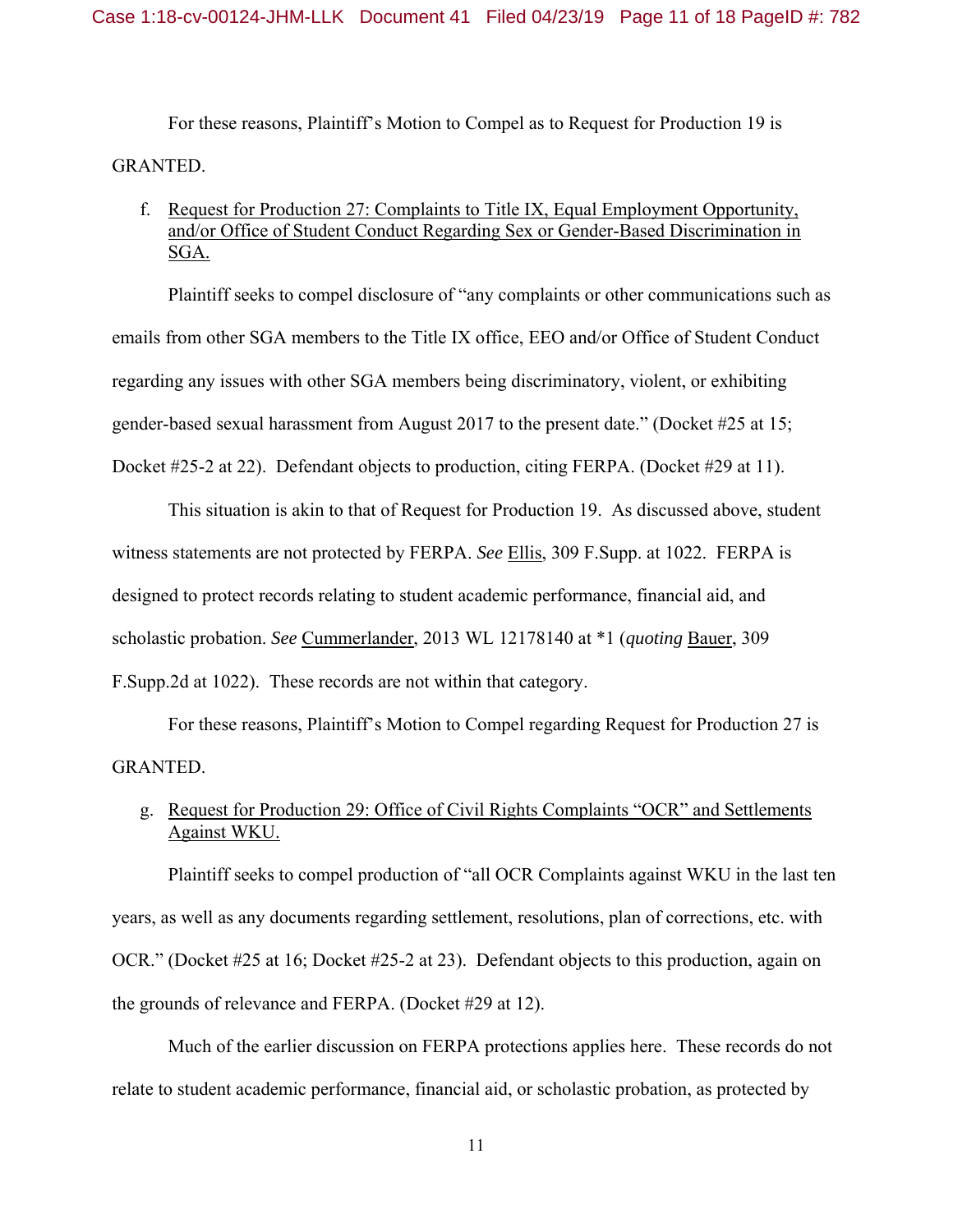FERPA. Defendant cites no authority for the proposition that these records are specifically excluded from disclosure requirements.<sup>3</sup>

Plaintiff must prove that WKU was deliberately indifferent to an environment of genderbased harassment, which deprived Plaintiff of her educational opportunities. Davis, 526 U.S. at 650. Plaintiff, therefore, must obtain information regarding whether other students made similar claims, including OCR claims, against persons associated with the University to show that WKU knew or had reason to know of a hostile environment.

For these reasons, Plaintiff's Motion to Compel regarding Request for Production 29 is GRANTED.

# h. Request for Production 30: Title IX/Sex Discrimination Complaints and Settlements Relating to WKU.

Plaintiff seeks to compel disclosure of "all Title IX/sex-discrimination complaints and copies of any settlement agreements entered in the last ten years relating to WKU." (Docket #25 at 17; Docket #25-2 at 23). Defendant objects, stating that Plaintiff can do her own search of the court dockets of complaints, as they are public record. (Docket #29 at 12). Additionally, Defendant argues that settlement agreements entered into by WKU are education records that are irrelevant to this matter and are protected from disclosure by FERPA. (Id.).

Generally, "[a]n interrogatory may relate to any matter that may be inquired into under Rule 26(b)." FED. R. CIV. P. 33(a)(2). This includes "any matter that may bear upon, or reasonably could lead to other matters that could bear upon, any issue that is likely or may be

<sup>&</sup>lt;sup>3</sup> OCR guidance contemplates public release of certain information regarding OCR complaints. This includes, "name of the recipient; the date your complaint was filed; the type of discrimination included in the complaint; the date the complaint was resolved, dismissed or closed; the basic reasons for OCR's decision; or other related information. Any information OCR releases to the press or general public will not include the complainant's name or the name of the person on whose behalf the complaint was filed." (Docket #25-10 at 5) (*quoting* U.S. Department of Education Office of Civil Rights Complaint Processing Procedures, as summarized in OCR's Case Processing Manual (CPM)).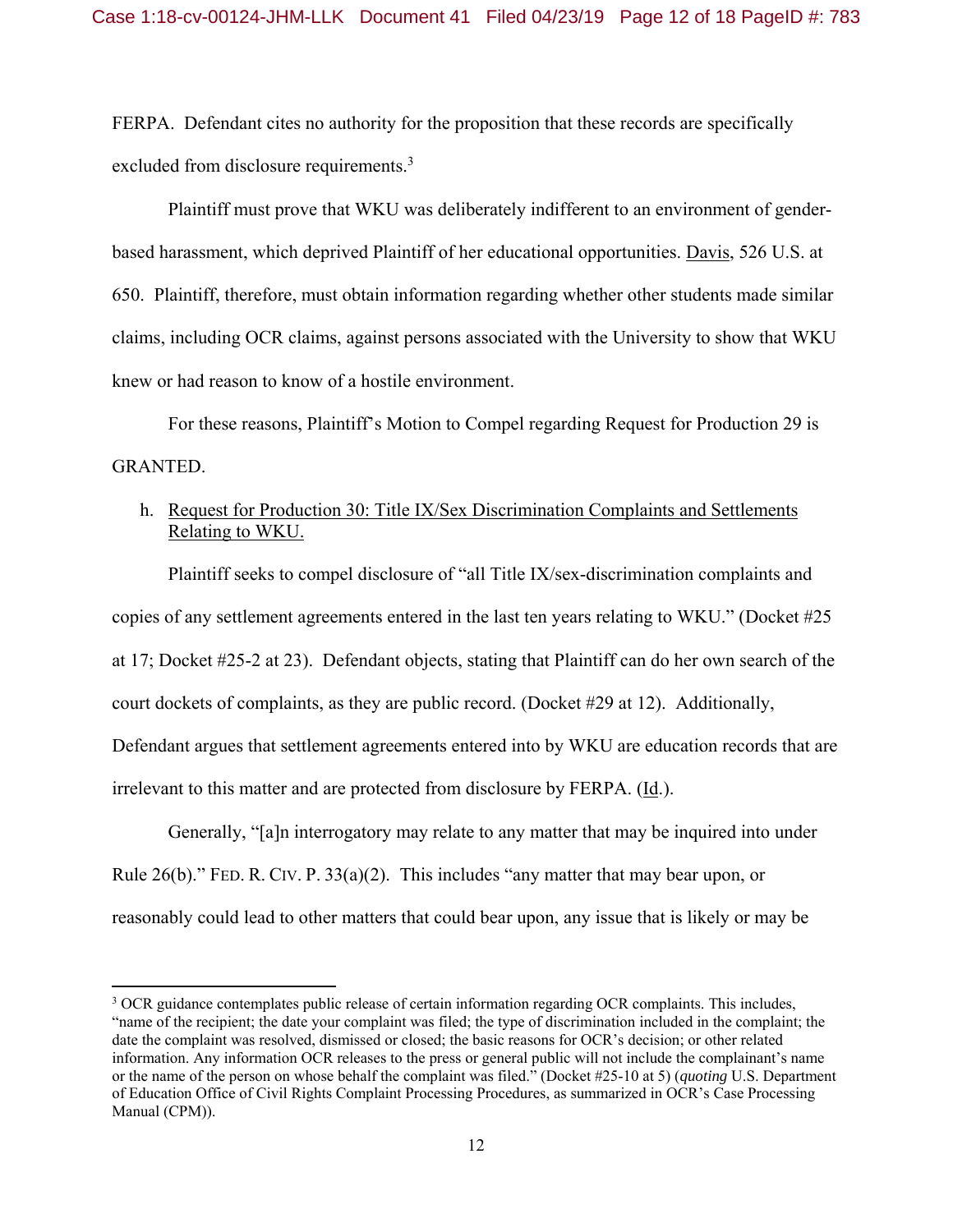raised in the case." Invesco Institutional (N.A.), Inc. v. Paas, 244 F.R.D. 374, 380 (W.D. Ky. 2007)(Discussing FED. R. CIV. P. 26(b)). "When responding to a discovery request, the responding party 'must provide true, explicit, [and] responsive' answers to the requests served." 2815 Grand Realty Corp. v. Goose Creek Energy, Inc., No. 08-186-KKC, 2011 WL 13156876 at \*2 (E.D. Ky. May 17, 2011) (*quoting* Hansel v. Shell Oil Corp., 169 F.R.D. 303, 305 (E.D. Pa. 1996)). Discovery requests place the initial burden on the party who must respond thereto. Continental Illinois Nat'l Bank & Trust Co. v. Caton, 136 F.R.D. 682, 684-85 (D. Kan. 1991). If production is challenged, the party of whom production is requested must show that the burden imposed by answering is unusual, undue, or extraordinary. Id. *See also* United States Sec. and Exchange Comm'n v. Elfindepan, S.A.¸206 F.R.D. 574, 576 (M.D. N.C. 2002).

Here, the requested documents meet the requirement of relevancy to Plaintiff's Title IX claims under the Davis test. Further, these court records are within the control of Defendant and are more accessible by Defendant, who has not shown that answering the requests would pose an unusual, undue, or extraordinary burden.

The language of FERPA does not provide Defendant with a reason to object to production of settlement agreements. Again, as discussed above, these records are not education records as contemplated by FERPA. These settlement agreements are not related to student academic performance, financial aid, or scholastic probation, nor are they of a type specifically excluded from production by FERPA. Without any such protection, there is no impediment to their production by Defendants.

Under Kentucky law, settlement agreements by government entities are public records, which are subject to Open Records Act requests. Lexington-Fayette Urban County Government v. Lexington Herald-Leader Co., 941 S.W.2d 469, 471 (Ky. 1997). As WKU is a "public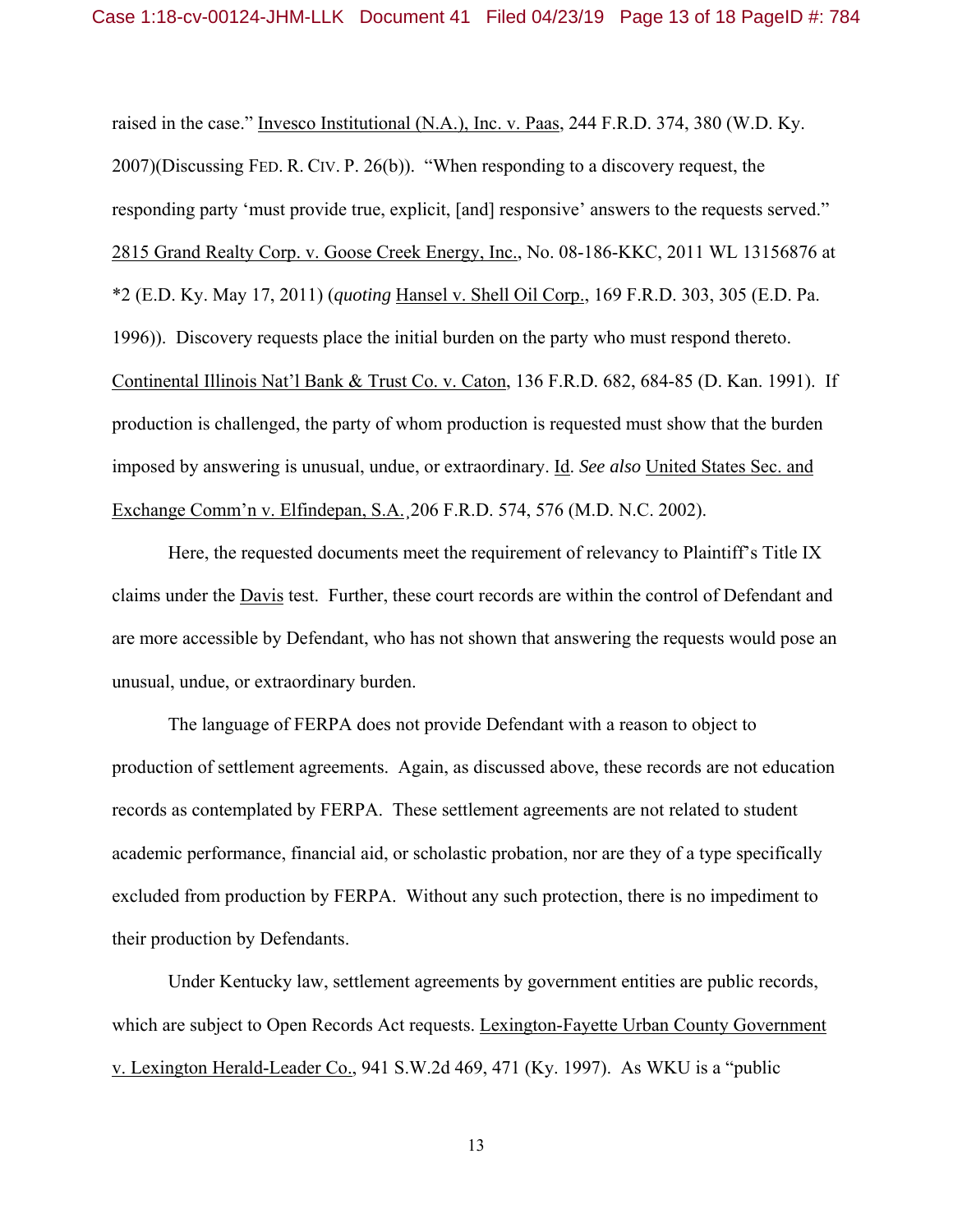agency" as defined in the Kentucky Open Records Act, any settlement agreements in suits to which it is a party are matters of public record, which cannot be excluded from disclosure. K.R.S. 164.810 *et seq*.; *See* Cape Publications, Inc. v. University of Louisville Foundation, Inc., 260 S.W.3d 818, 822 (Ky. 2008); (*citing* Courier-Journal & Louisville Times Co. v. Peers, 747 S.W.2d 125, 130 (Ky. 1988)) (disclosure of requested documents was required primarily because the information concerned "the expenditure of public funds.").

For the foregoing reasons, Plaintiff's Motion to Compel as to Request for Production 30 is GRANTED.

#### **II. Employment Records of Brian Lee and Karl Laves**

Plaintiff seeks to compel Defendant WKU to produce the personnel files of Mr. Brian Lee and Dr. Karl Laves, two non-party employees of WKU. Defendant WKU has objected to producing the personnel files, arguing that production would not be relevant or proportional to the needs of the case, and that neither Mr. Lee or Dr. Laves are named parties in this matter. (Docket #29 at 13).

The discovery process has boundaries. "Although a plaintiff should not be denied access to information necessary to establish her claim, neither may a plaintiff be permitted 'to go fishing and a trial court retains discretion to determine that a discovery request is too broad and oppressive.'" Lestienne v. Layne, No. 5-10-CV-200-TBR, 2011 WL 4744912 at \*2 (W.D. Ky. October 7, 2011) (*citing* Surles v. Greyhound Lines, Inc., 474 F.3d 288, 305 (6th Cir. 2007) (*quoting* Marshall v. Westinghouse Elec. Corp., 575 F.2d 588, 592 (5th Cir. 1978)). The party resisting discovery bears a heavy burden to "establish either that the material requested does not fall within the broad scope of relevance under Rule 26(b)(1) or is so marginally relevant that the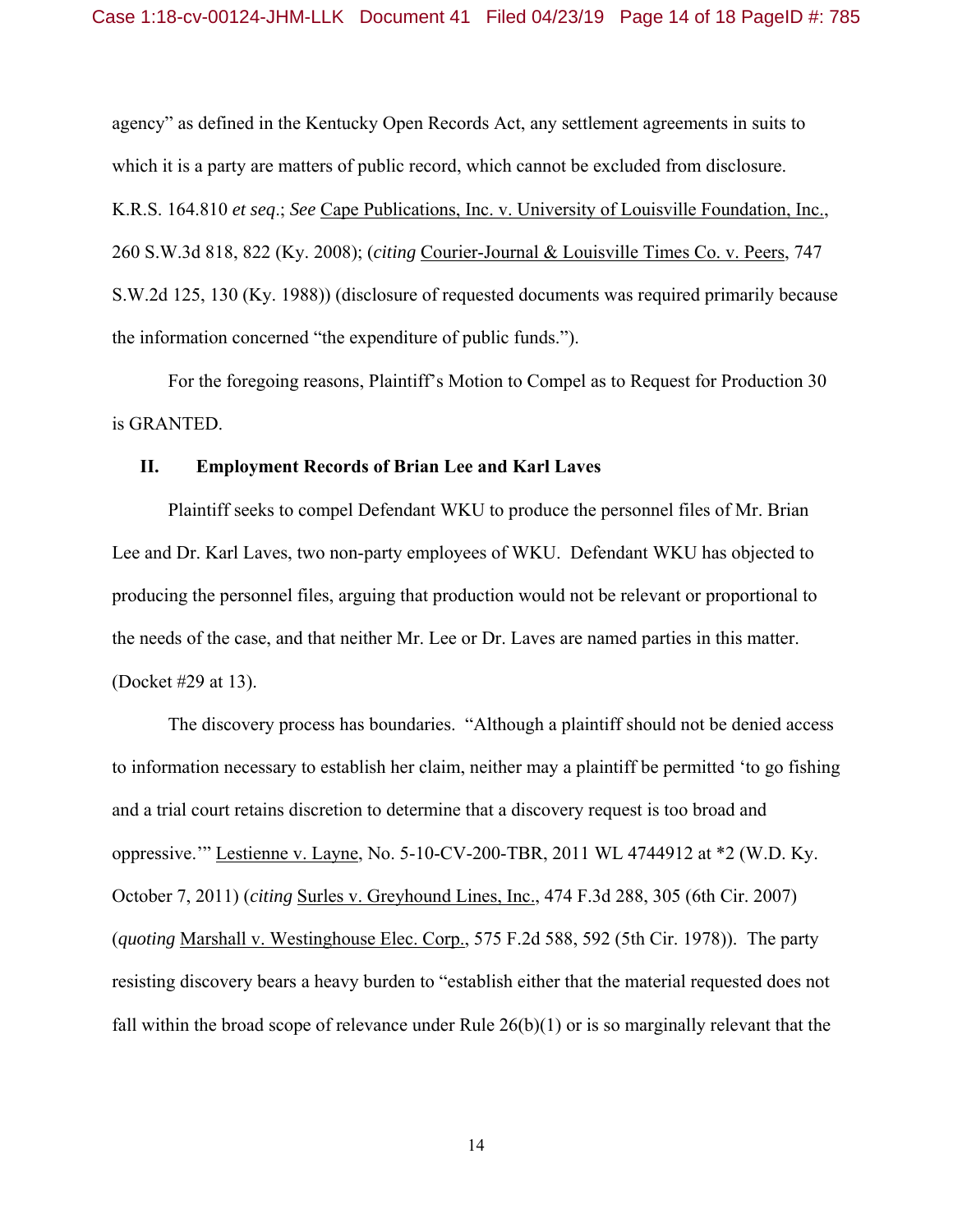potential harm resulting from the production clearly outweighs the presumption in favor of disclosure." Id.

Plaintiff Dahmer seeks disclosure of these personnel files because Mr. Lee and Dr. Laves are "directly relevant to Plaintiff's claims, and while they may not be named as individual defendants in this action, their employee files may lead to the discovery of relevant and pertinent evidence." (Docket #25 at 18). While a student at WKU, Plaintiff Dahmer sought counseling services at the WKU Counseling and Testing Center ("CTC"), where Mr. Lee served as a staff counselor. This counseling continued through Spring 2018, well past the beginning date of the alleged conduct at the core of this case. (Id.) at 19.

During her meetings with Mr. Lee, Dahmer states that she shared many of her concerns with WKU and the SGA situation, particularly as related to WKU's Title IX issues and her lack of confidence in WKU personnel. (Id.) Mr. Lee allegedly shared Ms. Dahmer's concerns, and on February 20, 2018, Mr. Lee purportedly locked Dahmer's file, in an apparent attempt to prevent editing by other WKU administrators. (Id. at 20; Exhibit K, CTC Counseling Notes of Andi Dahmer). On March 20, 2018, Dahmer alleges Mr. Lee advised her to contact the Kentucky Attorney General regarding her concerns, which is charted in a Progress Note to her file. (Exhibit K, at 2). Similar documentations appear in Mr. Lee's handwritten notes. (Id.). During an April 8, 2018 conversation with Mr. Lee, Dahmer states that she expressed continued concerns, and Mr. Lee asked her permission to speak with the Kentucky Attorney General regarding the ongoing Title IX issues. (Id. at 4). Mr. Lee allegedly informed Dahmer that he would be taking a leave of absence from the CTC at this time. (Docket #25 at 21).

Dr. Laves also had access to Dahmer's CTC file and purportedly made edits to it. (Id. at 21-22). Plaintiff states that notes dated April 16, 2018, authored by Dr. Laves noted in her CTC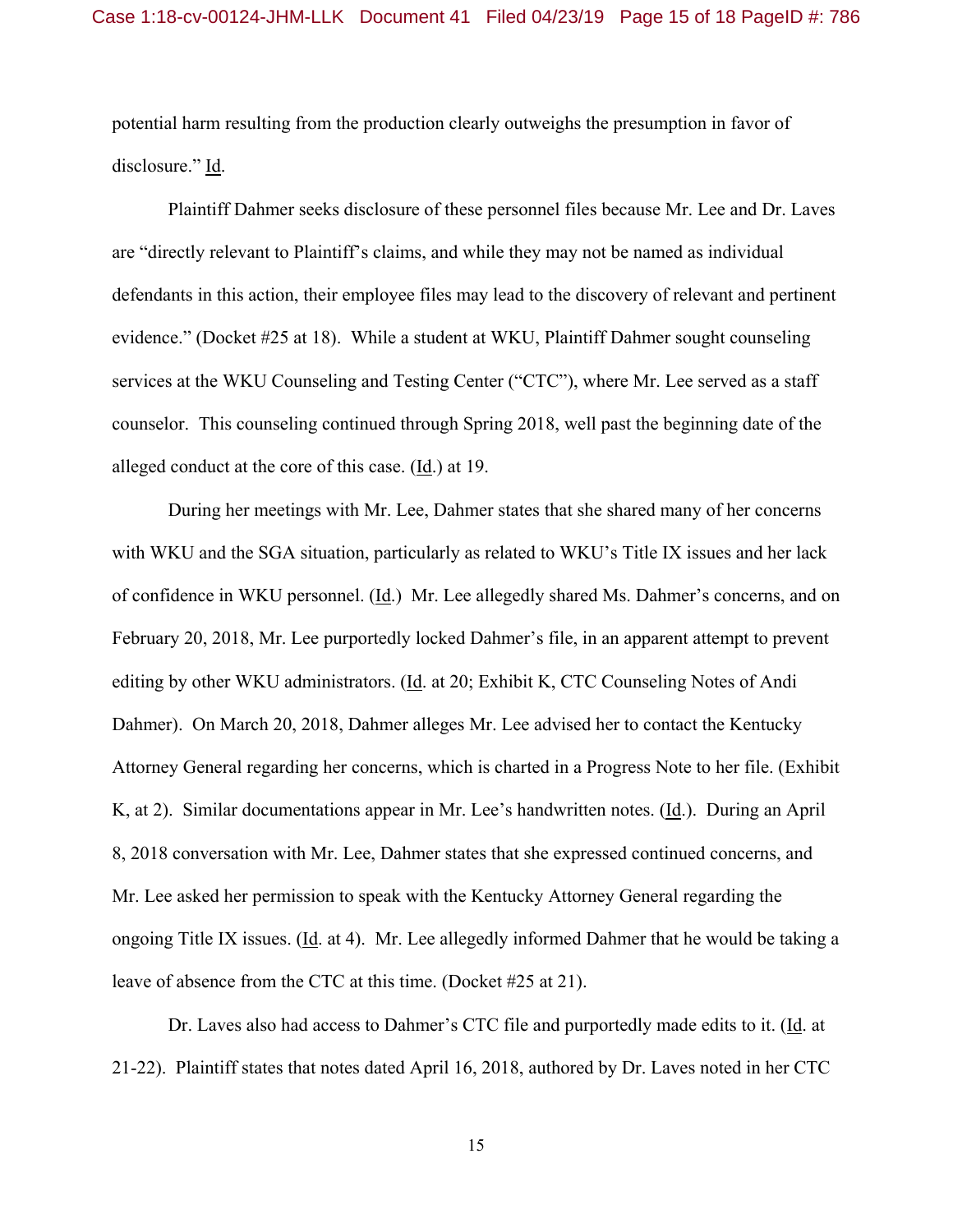file, read "This note, by Brian Lee, contains a written comment referring to contacting the Atty General on behalf of the client. The notes are on email regarding another client. Need to clarify with Brian, pending current action, if he is pulling students into decisions that are not in their best interest." (Exhibit K, at 5). Mr. Lee was later terminated from the CTC. (Docket #25 at 22). On April 27, 2018, Dr. Laves purportedly placed another note into Dahmer's file, which read "Brian reports having verbal consent to discuss client with others; advised he secure a document, but his description indicates client willingly provided consent. Before document could be obtained Brian was terminated and the client was given the opportunity to work with another therapist." (Exhibit K, at 6).

After Dahmer went public with her story regarding her Title IX claims and WKU's responses, Defendant Caboni established a Committee to review WKU's Title IX program. (Docket #29 at 16). Dr. Laves was named a Co-Chair of this Committee. (Id.). Members of this Committee included students, faculty, and staff, and all were required to sign a Confidentiality Agreement. (Id.).

 The Sixth Circuit has previously recognized a protected privacy interest in the disclosure of employment files of public employees, particularly as relates to their personal identifying information. Kallstrom v. City of Columbus, 136 F.3d 1055, 1059 (6th Cir. 1998); Norwood v. F.A.A., 993 F.2d 570, 574 (6th Cir. 1993). In Kallstrom, the Sixth Circuit found that the disclosure of personal information contained in undercover police officers' personnel files violated the privacy protections of the Due Process Protections of the Fourteenth Amendment. Kallstrom, 136 F.3d at 1065. They particularly held that the information released in these personnel files to the criminal defendants requesting it was not a narrowly tailored action designed to serve an important government interest. Id.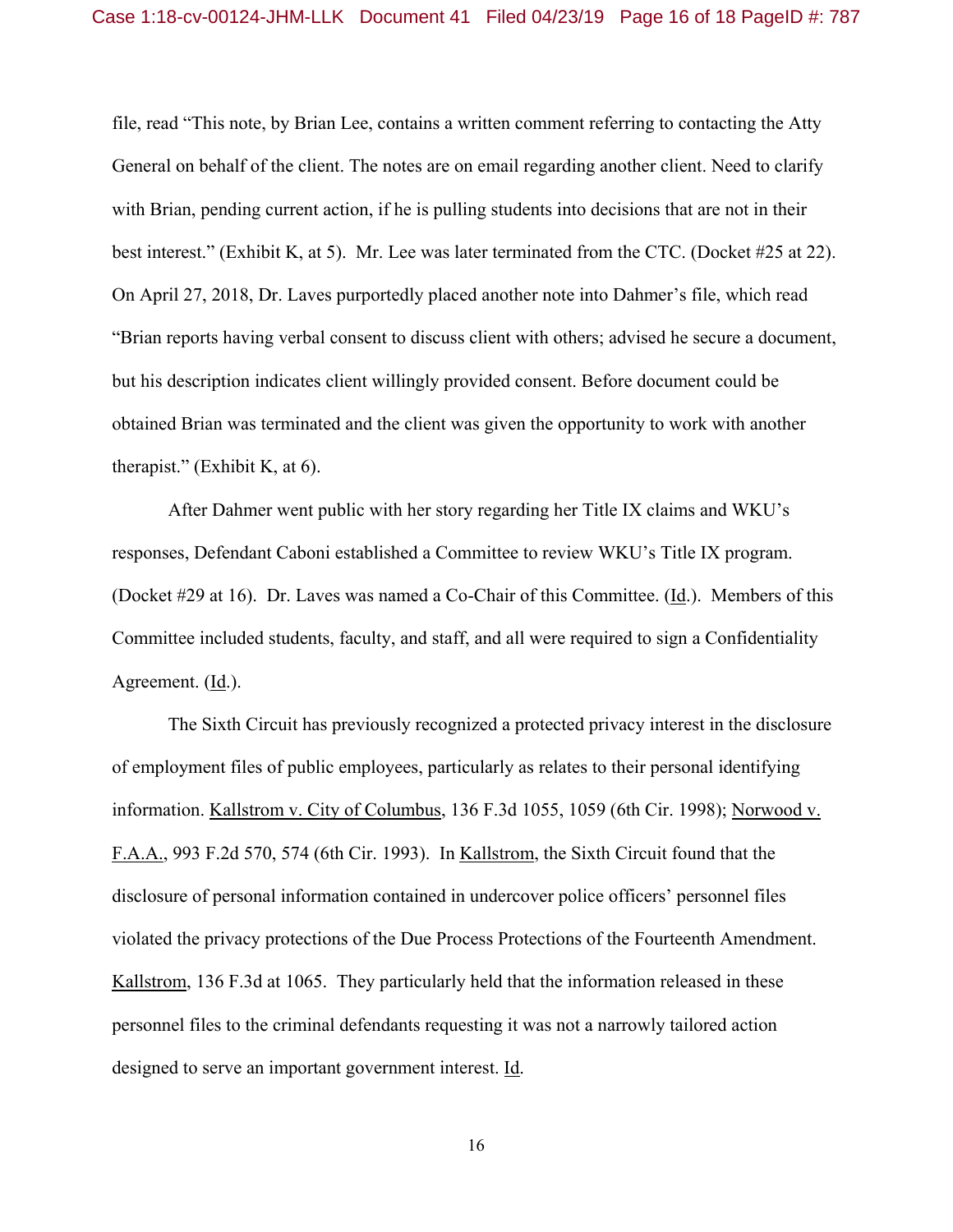In contrast, this Court has recognized that certain information contained in personnel records and employment files may be discoverable if it is sufficiently relevant to the litigation. Barrentine v. Home Depot USA, Inc., No. 3:07-CV-315-JHM, 2009 WL 10681145 at \*1 (W.D. Ky. Oct. 2, 2009). In Barrentine, the Defendant sought to discover information contained in the employment files of Plaintiff and her son, both of whom had a direct interest in the outcome of the litigation. Id. at \*1. Plaintiff, who was the guardian of her mother and executor of an estate, brought a civil suit against the defendants stemming from an accident involving a gasolinepowered portable generator manufactured and sold by the co-defendants. Id. Defendants sought discovery of the employment records of plaintiff and her son, which Plaintiff opposed, arguing that the records were "intensely private.". Id. Defendants argued that plaintiff and her son were two key fact witnesses, who had a direct interest in the outcome of the suit. Id. This Court found that the employment records were discoverable, focusing on the relevance of the knowledge and direct interest in the suit of the plaintiff and her son. Id. at \*2.

 The case at bar is more like the situation described in Kallstrom. On balance, the privacy interests of Mr. Lee and Dr. Laves in the protection of the information in their personnel files outweighs the need for production. Plaintiff seeks these files to shed light on the inner workings of WKU, particularly as relates to her claims of a rampant environment of genderbased discrimination. However, these files also contain a litany of personal information, the disclosure of which would create severe harm to the privacy interests of those employees. Again, these files may contain relevant information, just as the files in Kallstrom and Barrentine did, but the presence of relevant information alone does not justify the disclosure of sensitive private information, particularly when there are other, more effective ways of uncovering the information sought. If Plaintiff seeks to uncover information about Dr. Laves' qualifications to